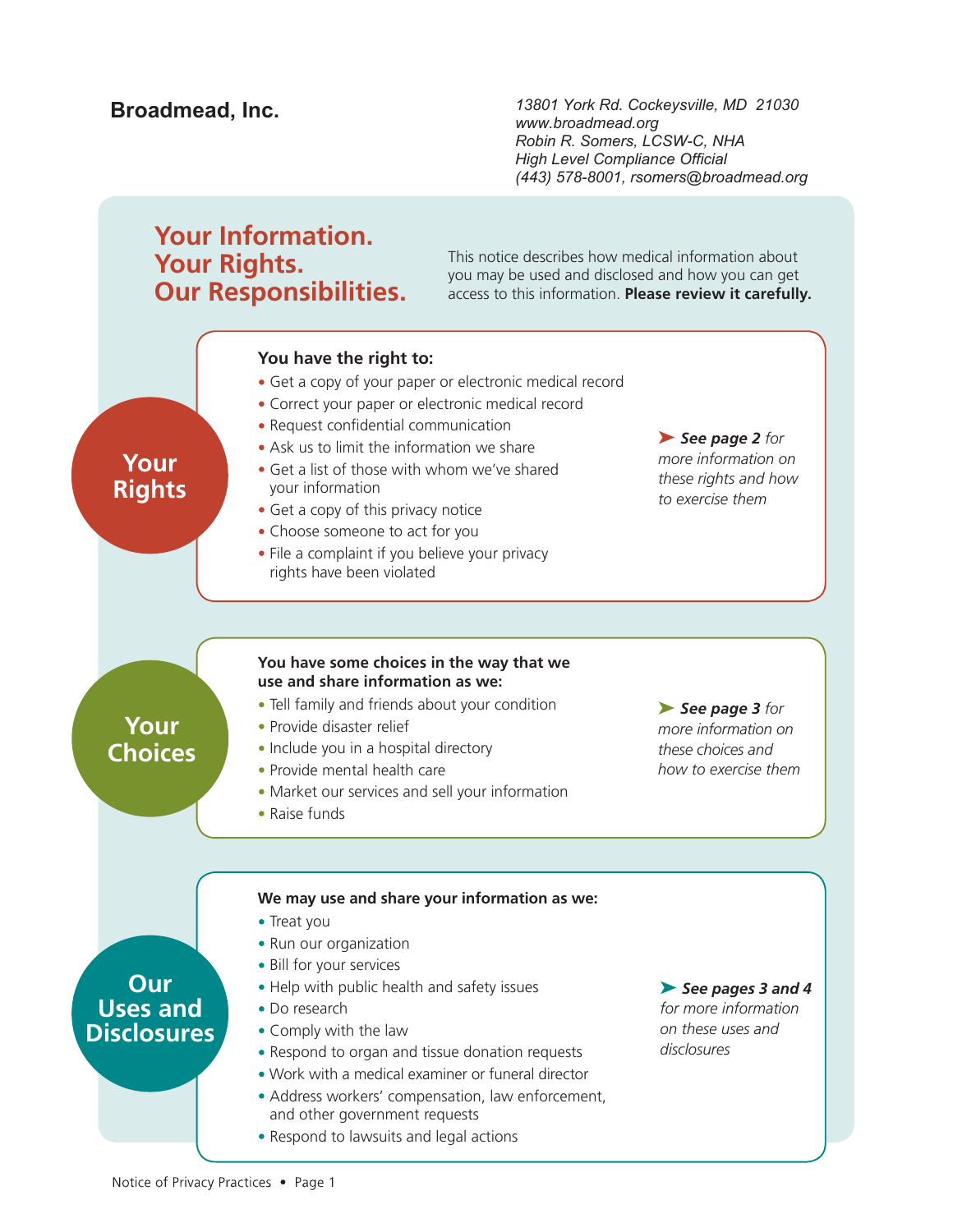| Your<br><b>Rights</b>                                        | When it comes to your health information, you have certain rights.<br>This section explains your rights and some of our responsibilities to help you.                                                                                                                                                                          |
|--------------------------------------------------------------|--------------------------------------------------------------------------------------------------------------------------------------------------------------------------------------------------------------------------------------------------------------------------------------------------------------------------------|
| Get an electronic or<br>paper copy of your<br>medical record | • You can ask to see or get an electronic or paper copy of your medical record and<br>other health information we have about you. Ask us how to do this.                                                                                                                                                                       |
|                                                              | • We will provide a copy or a summary of your health information, usually within 30<br>days of your request. We may charge a reasonable, cost-based fee.                                                                                                                                                                       |
| Ask us to correct<br>your medical record                     | • You can ask us to correct health information about you that you think is incorrect<br>or incomplete. Ask us how to do this.                                                                                                                                                                                                  |
|                                                              | . We may say "no" to your request, but we'll tell you why in writing within 60 days.                                                                                                                                                                                                                                           |
| <b>Request confidential</b><br>communications                | • You can ask us to contact you in a specific way (for example, home or office phone)<br>or to send mail to a different address.                                                                                                                                                                                               |
|                                                              | . We will say "yes" to all reasonable requests.                                                                                                                                                                                                                                                                                |
| Ask us to limit what<br>we use or share                      | • You can ask us <b>not</b> to use or share certain health information for treatment,<br>payment, or our operations. We are not required to agree to your request, and we<br>may say "no" if it would affect your care.                                                                                                        |
|                                                              | . If you pay for a service or health care item out-of-pocket in full, you can ask us not to<br>share that information for the purpose of payment or our operations with your health<br>insurer. We will say "yes" unless a law requires us to share that information.                                                          |
| Get a list of those<br>with whom we've<br>shared information | • You can ask for a list (accounting) of the times we've shared your health information<br>for six years prior to the date you ask, who we shared it with, and why.                                                                                                                                                            |
|                                                              | • We will include all the disclosures except for those about treatment, payment, and<br>health care operations, and certain other disclosures (such as any you asked us to<br>make). We'll provide one accounting a year for free but will charge a reasonable,<br>cost-based fee if you ask for another one within 12 months. |
| Get a copy of this<br>privacy notice                         | • You can ask for a paper copy of this notice at any time, even if you have agreed to<br>receive the notice electronically. We will provide you with a paper copy promptly.                                                                                                                                                    |
| <b>Choose someone</b><br>to act for you                      | • If you have given someone medical power of attorney or if someone is your legal<br>guardian, that person can exercise your rights and make choices about your health<br>information.                                                                                                                                         |
|                                                              | • We will make sure the person has this authority and can act for you before we take<br>any action.                                                                                                                                                                                                                            |
| File a complaint if<br>you feel your rights                  | . You can complain if you feel we have violated your rights by contacting us using the<br>information on page 1.                                                                                                                                                                                                               |
| are violated                                                 | • You can file a complaint with the U.S. Department of Health and Human Services<br>Office for Civil Rights by sending a letter to 200 Independence Avenue, S.W.,<br>Washington, D.C. 20201, calling 1-877-696-6775, or visiting www.hhs.gov/ocr/<br>privacy/hipaa/complaints/.                                                |
|                                                              | • We will not retaliate against you for filing a complaint.                                                                                                                                                                                                                                                                    |
|                                                              |                                                                                                                                                                                                                                                                                                                                |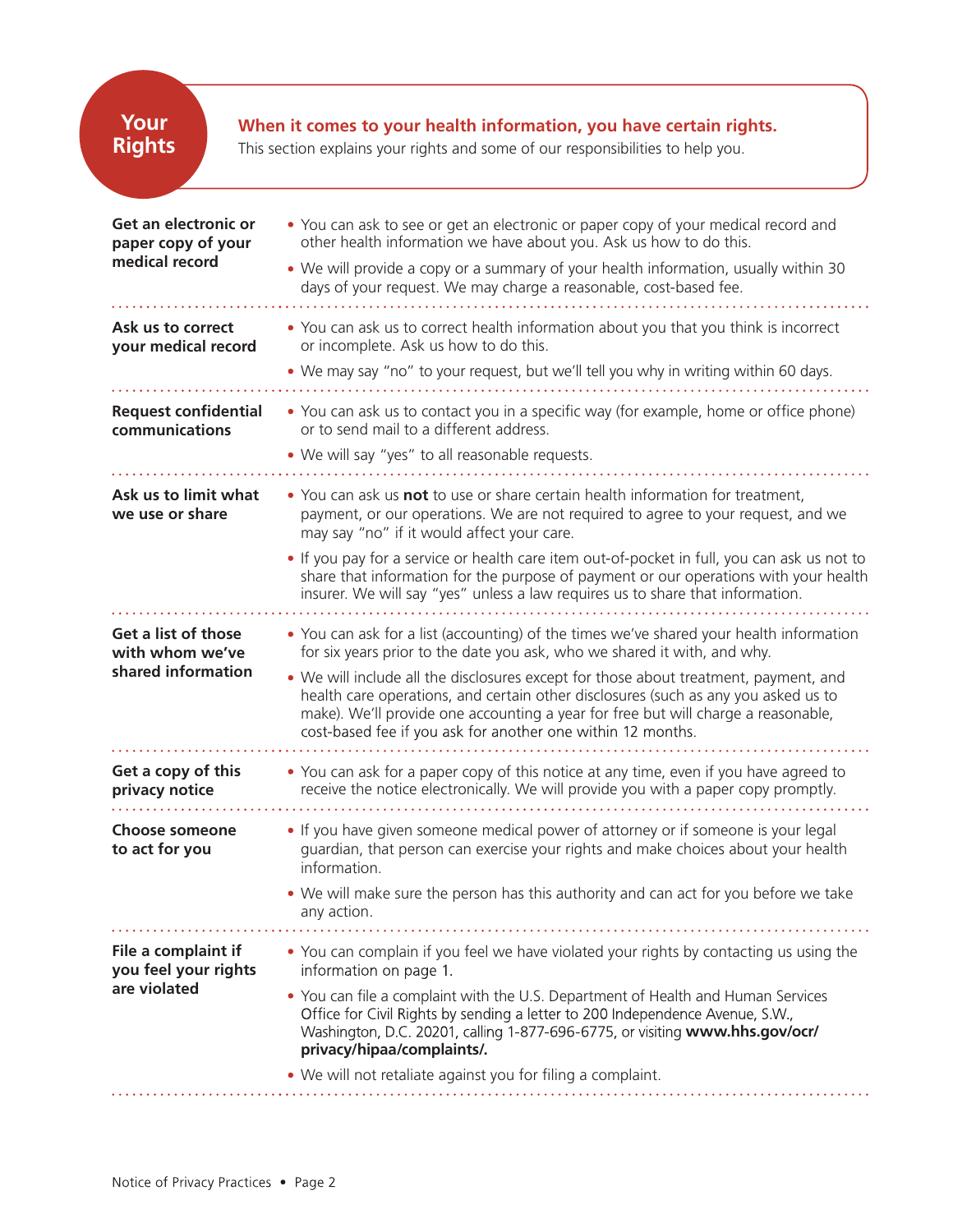## **Your Choices**

## **For certain health information, you can tell us your choices about what**

**we share.** If you have a clear preference for how we share your information in the situations described below, talk to us. Tell us what you want us to do, and we will follow your instructions.

| In these cases, you have  |
|---------------------------|
| both the right and choice |
| to tell us to:            |

- Share information with your family, close friends, or others involved in your care
- Share information in a disaster relief situation

• Marketing purposes • Sale of your information

• Include your information in a hospital directory

*If you are not able to tell us your preference, for example if you are unconscious, we may go ahead and share your information if we believe it is in your best interest. We may also share your information when needed to lessen a serious and imminent threat to health or safety.*

**In these cases we** *never* **share your information unless you give us written permission:** 

- Most sharing of psychotherapy notes
- **In the case of fundraising:** We may contact you for fundraising efforts, but you can tell us not to contact you again.

| Our<br>Uses and<br><b>Disclosures</b> | How do we typically use or share your health information?<br>We typically use or share your health information in the following ways.                                                                                                                                        |                                                                                                                     |  |
|---------------------------------------|------------------------------------------------------------------------------------------------------------------------------------------------------------------------------------------------------------------------------------------------------------------------------|---------------------------------------------------------------------------------------------------------------------|--|
| <b>Treat you</b>                      | • We can use your health information and<br>share it with other professionals who are<br>treating you. This may include using devices<br>(for example medicine dispensing devices)<br>with proper controls in place to keep it<br>secured in accordance with applicable law. | <b>Example:</b> A doctor treating you for an<br>injury asks another doctor about your<br>overall health condition.  |  |
| <b>Run our</b><br>organization        | • We can use and share your health<br>information to run our practice, improve<br>your care, and contact you when necessary.                                                                                                                                                 | <b>Example:</b> We use health information<br>about you to manage your treatment and<br>services.                    |  |
| <b>Bill for your</b><br>services      | • We can use and share your health<br>information to bill and get payment from<br>health plans or other entities.                                                                                                                                                            | <b>Example:</b> We give information about you<br>to your health insurance plan so it will pay<br>for your services. |  |
|                                       |                                                                                                                                                                                                                                                                              |                                                                                                                     |  |

*continued on next page*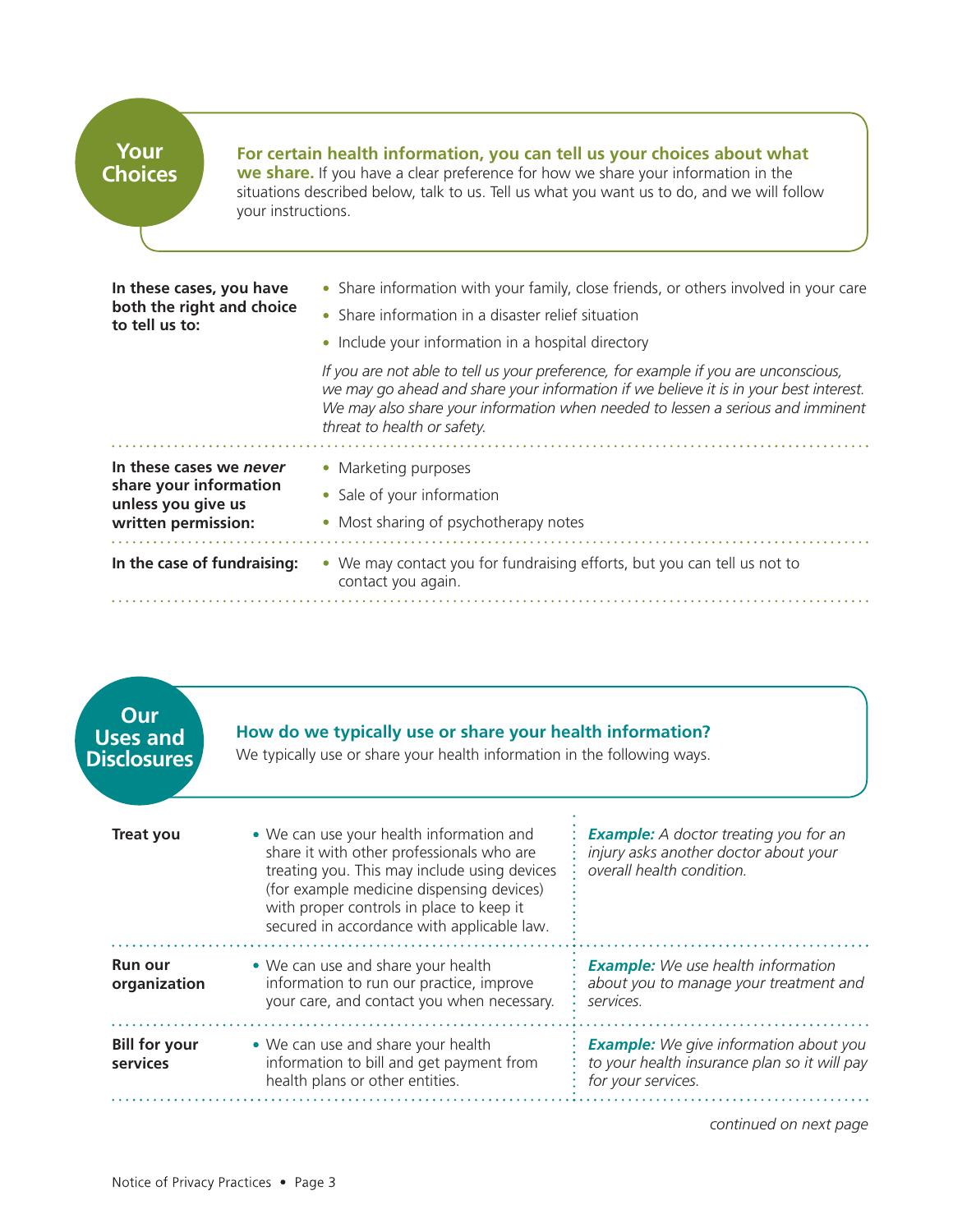**How else can we use or share your health information?** We are allowed or required to share your information in other ways – usually in ways that contribute to the public good, such as public health and research. We have to meet many conditions in the law before we can share your information for these purposes. For more information see: **www.hhs.gov/ocr/privacy/hipaa/understanding/consumers/index.html.**

| Help with public health<br>and safety issues                                           | . We can share health information about you for certain situations such as:<br>• Preventing disease<br>• Helping with product recalls<br>• Reporting adverse reactions to medications<br>• Reporting suspected abuse, neglect, or domestic violence<br>• Preventing or reducing a serious threat to anyone's health or safety                          |
|----------------------------------------------------------------------------------------|--------------------------------------------------------------------------------------------------------------------------------------------------------------------------------------------------------------------------------------------------------------------------------------------------------------------------------------------------------|
| Do research                                                                            | . We can use or share your information for health research.                                                                                                                                                                                                                                                                                            |
| Comply with the law                                                                    | . We will share information about you if state or federal laws require it,<br>including with the Department of Health and Human Services if it wants to<br>see that we're complying with federal privacy law.                                                                                                                                          |
| Respond to organ and<br>tissue donation requests                                       | • We can share health information about you with organ procurement<br>organizations.                                                                                                                                                                                                                                                                   |
| Work with a medical<br>examiner or funeral director                                    | . We can share health information with a coroner, medical examiner, or funeral<br>director when an individual dies.                                                                                                                                                                                                                                    |
| Address workers'<br>compensation, law<br>enforcement, and other<br>government requests | . We can use or share health information about you:<br>• For workers' compensation claims<br>• For law enforcement purposes or with a law enforcement official<br>. With health oversight agencies for activities authorized by law<br>• For special government functions such as military, national security, and<br>presidential protective services |
| <b>Respond to lawsuits and</b><br>legal actions                                        | . We can share health information about you in response to a court or<br>administrative order, or in response to a subpoena.                                                                                                                                                                                                                           |

*Broadmead participates in the Chesapeake Regional Information System for our Patients (CRISP), a regional health information exchange serving Maryland and D.C. As permitted by law, your health information will be shared with this exchange in order to provide faster access, better coordination of care and assist providers and public health officials in making more informed decisions. You may "opt-out" and disable access to your health information available through CRISP by calling 1-877-952-7477 or completing and submitting an Opt-Out form to CRISP by mail, fax or through their website at www.crisphealth.org. Public health reporting and Controlled Dangerous Substances information, as part of the Maryland Prescription Drug Monitoring Program (PDMP), will still be available to providers.* 

*Broadmead participates in the CRISP health information exchange (HIE) to share your medical records with your other health care providers and for other limited reasons. You have rights to limit how your medical information is shared. We encourage you to read more information about CRISP medical record sharing policies at www.crisphealth.org.* 

*Any other areas that Broadmead, Inc. may disclose your PHI for the following purposes: Birthday listing, resident directory or listing, obituary notices, funeral service arrangements, hospitalization posting, welcome postings, newsletter, electronic and other bulletin boards. This information may be used in written materials or posted in public areas.*